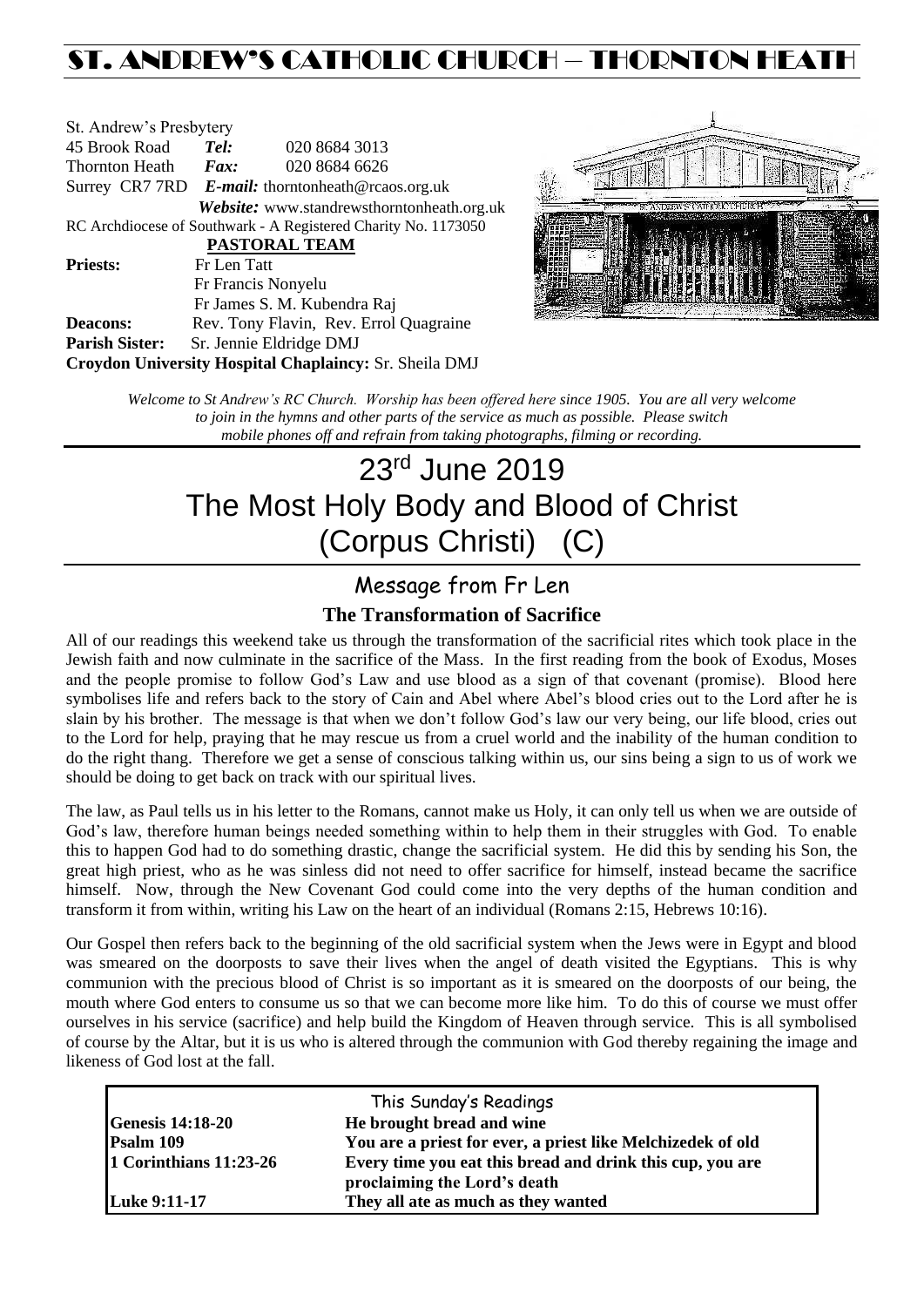# Diary for the Week

|                                 |                    | $5.01$ , $7.1$ , $1.1$ , $1.1$ , $1.1$ , $1.0$ |                                   |
|---------------------------------|--------------------|------------------------------------------------|-----------------------------------|
| Sunday 23rd June                |                    | 6.00pm (Saturday) First Mass of Sunday         | Parishioners                      |
| The Most Holy Body and          |                    |                                                |                                   |
| <b>Blood of Christ</b>          | 9.30am             | Mass                                           | Judex Leong-Chung RIP (Anniv)     |
| (Corpus Christi)                | 11.30am            | Mass                                           | Kathleen Carrapiett RIP (Anniv)   |
|                                 | 5.00pm             | <b>Rosary</b>                                  |                                   |
|                                 | $5.15 - 5.45$ pm   | <b>Exposition and Benediction</b>              |                                   |
|                                 | 6.00 <sub>pm</sub> | Mass                                           | <b>Gill Patient RIP</b>           |
|                                 | $7.00 - 9.00$ pm   | <b>Charismatic Prayer Group</b>                |                                   |
| Monday 24 <sup>th</sup> June    | 7.30am             | <b>Mass</b>                                    | <b>Ritchie Family</b>             |
| The Nativity of Saint John      | 10.00am            | Mass                                           | Breda Dennehy RIP (Anniv)         |
| the Baptist                     | $5.45 - 7.15$ pm   | <b>Beavers (hall)</b>                          |                                   |
| Isaiah 49:1-6                   | $7.00 - 8.00$ pm   | <b>Parish Surgery</b>                          |                                   |
| Luke 1:57-66.80                 | $7.00 - 8.00$ pm   | <b>Exposition and Adoration</b>                |                                   |
|                                 | $7.30 - 9.00$ pm   | Scouts (hall)                                  |                                   |
| Tuesday 25 <sup>th</sup> June   | 7.30am             | Mass                                           | Paul Etuka RIP                    |
| Feria                           | 10.00am            | Mass                                           | Peter Hacket RIP                  |
| Genesis 13:2. 5-18              |                    |                                                |                                   |
| Matthew 7:6. 12-14              |                    |                                                |                                   |
| Wednesday 26 <sup>th</sup> June | 7.30am             | Mass                                           | Alexander Okuguni                 |
| Feria                           | 10.00am            | Mass                                           | Amanda McCabe                     |
| Genesis 15:1-12. 17-18          | 2.00 <sub>pm</sub> | <b>Active Retirement Group</b>                 |                                   |
| Matthew 7:15-20                 | 6.00pm             | <b>Lectio Divina Group (hall)</b>              |                                   |
|                                 | 7.30pm             | <b>Legion of Mary (hall)</b>                   |                                   |
| Thursday 27 <sup>th</sup> June  | 7.30am             | Mass                                           | Malcolm D'Costa & Deceased Family |
| Saint Cyril of Alexandria       |                    |                                                | Members RIP                       |
| Genesis 16:1-12. 15-16          | 10.00am            | Mass                                           | Angela Keetley RIP                |
| Matthew 7:21-29                 | $7.00 - 8.30$ pm   | <b>Cubs (St James the Great)</b>               |                                   |
|                                 |                    |                                                |                                   |
| Friday 28 <sup>th</sup> June    | 7.30am             | Mass                                           | Cecil Lobo RIP (Anniv)            |
| The Most Sacred Heart of        | 10.00am            | <b>Funeral Mass</b>                            | Mrs Violet Belcher                |
| <b>Jesus</b>                    |                    |                                                |                                   |
| Ezekiel 34:11-16                |                    |                                                |                                   |
| Luke 15:3-7                     |                    |                                                |                                   |
| Saturday 29 <sup>th</sup> June  | 9.30am             | Mass                                           | <b>Holy Souls</b>                 |
| The Immaculate Heart of         | $10.00 - 10.30$ am | <b>Confessions</b>                             |                                   |
| the Blessed Virgin Mary         | $5.00 - 5.30$ pm   | <b>Confessions</b>                             |                                   |
| Genesis 18:1-15                 | 6.00 <sub>pm</sub> | <b>First Mass of Sunday</b>                    | Mary Baldwin & Family             |
| Luke 2:41-51                    | 7.00pm             | Parish AGM (hall)                              |                                   |
| Sunday 30 <sup>th</sup> June    | 9.30am             | Mass                                           | 'Frank'                           |
| <b>Saints Peter and Paul</b>    |                    |                                                |                                   |
|                                 | 11.30am            | Mass                                           | Mary Badu & Family                |
| Holyday of Obligation           | 5.00pm             | <b>Rosary</b>                                  |                                   |
|                                 | $5.15 - 5.45$ pm   | <b>Exposition and Benediction</b>              |                                   |
|                                 | 6.00 <sub>pm</sub> | <b>Mass</b>                                    | Parishioners                      |
|                                 | $7.00 - 9.00$ pm   | <b>Charismatic Prayer Group</b>                |                                   |

| Money Matters                 |            |
|-------------------------------|------------|
| <b>Collection Last Sunday</b> | £1,516.22  |
| Payment by Standing Order     | £ $700.00$ |
| Total offertory               | £2,216.22  |
| Day for Life collection       | £ 646.47   |
| Thank you for your generosity |            |

Altar Servers Church Cleaners



This week Team 1 This week Judie's Crew<br>Next week Team 2 Next week Fifi's Group Next week Team 2 Next week Fifi's Group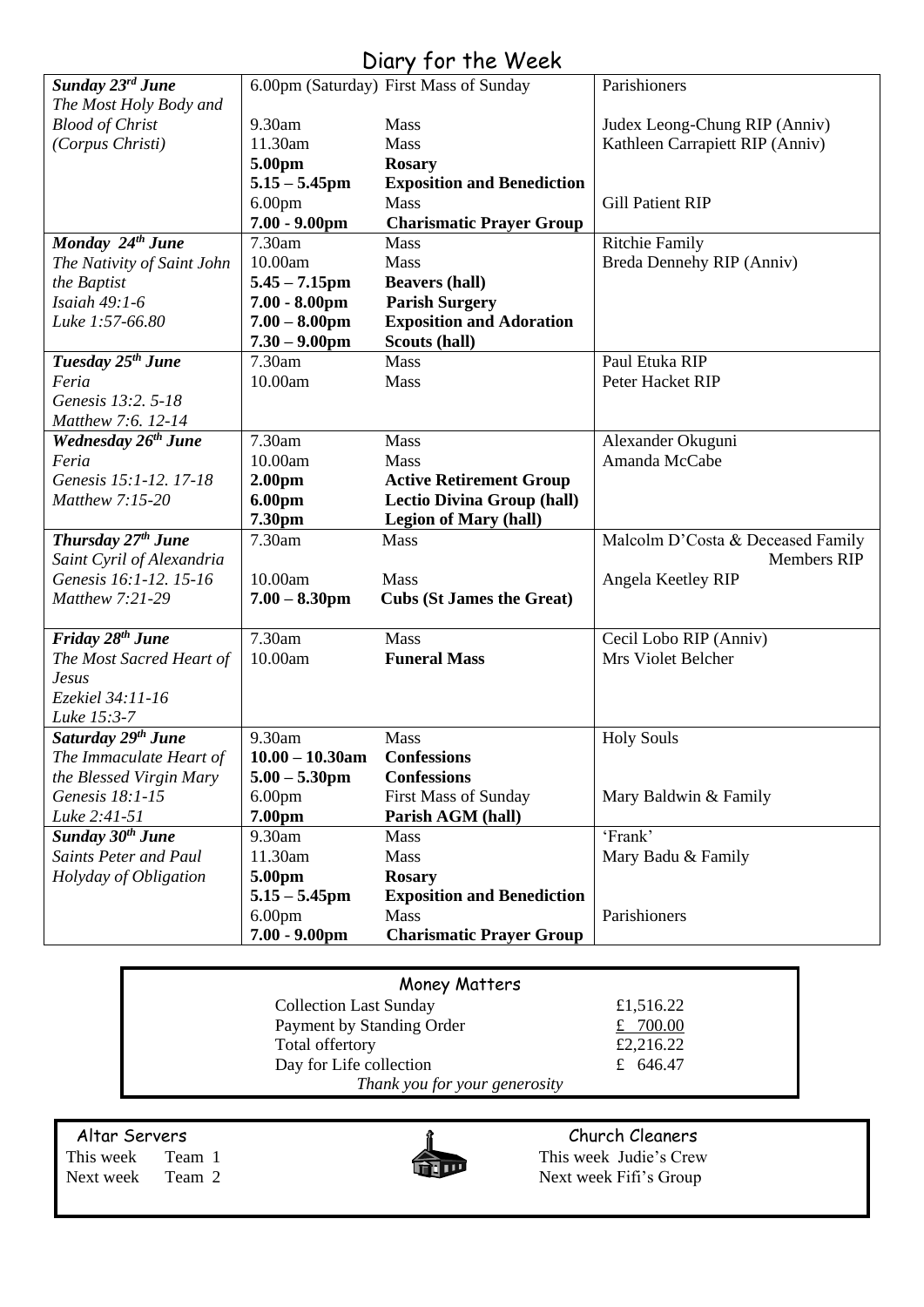### St. Andrew's Parish Notices

#### **FIRST HOLY COMMUNION**

Congratulations to all our children of our parish who made their First Holy Communions over the last couple of weekends. As they look forward to their Mass of Thanksgiving soon, we would like to say a big thank you to all our Catechists for their hard work in preparing our children for their First Holy Communion. We ask that you continue to keep our children and their families in your prayers.

#### **GHANAIAN COMMUNITY MEETING**

The Ghanaian Community will be celebrating their anniversary today Sunday 23<sup>rd</sup> June after the 11:30am Mass in the hall. All are welcome to join in the celebrations.

#### **EXPOSITION AND ADORATION**

This Monday between 7.00 and 8.00pm, we have Exposition and an hour of silent prayer. This happens every  $4<sup>th</sup>$ Monday of the month and is an opportunity to pop in and spend some time in the presence of Our Lord. There are no organised prayers and people are free to come and go as they wish. It ends with a simple Benediction just before 8.00pm.

#### **YOUTH CHOIR**

We are keen to welcome new members to the Youth Choir. The Choir leads Mass every fourth Sunday in each month. They practice most Sundays after the 9:30am Mass for half an hour. If you would like your child to join the Youth Choir please contact Maxine for further information on 07903401107.

#### **PARISH PILGRIMAGE**

We are arranging a day Pilgrimage to the Shrine of St Augustine, Ramsgate on Saturday 6<sup>th</sup> July. St Augustine's has been restored by the diocese and Heritage Lottery funding and is now a thriving Pilgrimage centre. It is very near where St Augustine landed in 597 AD (having been sent by Pope Gregory the Great) to bring Christianity to England. It is also where the great Victorian architect, Augustus Pugin, lived, worked and built his personal church. More details can be found at<https://www.augustine-pugin.org.uk/> We will leave St Andrew's at 8.30am and return around 6.30pm. The cost is £18 for adults, £13 for children under 16 yrs, this includes entry into the Shrine, Mass, a tour, a talk and film about the shrine. There will also be some free time to explore Ramsgate. Please contact Lesley (07588 550058) or Stella (07983 775879) to book your place.

#### **PARISH AGM**

Please join us for the Parish AGM which will be held on Saturday 29<sup>th</sup> June starting at 7pm in the hall followed by refreshments. Copies of the report will be available before the meeting. If you have a question for the AGM please submit it in writing by  $5<sub>pm</sub>$  on Friday 28<sup>th</sup> June.

#### **AFTERNOON TEA**

Would you like to treat someone to Afternoon Tea? If so, as part of the 50 For 50 fundraising campaign, there will be Afternoon Tea here at St Andrew's on Saturday,  $13<sup>th</sup>$  July from  $2.00 - 5.00$  pm. The cost will be £6.50 per person and to book your place, tickets will be on sale after all Masses from first weekend in June. Please join us in drinking lots of tea (or coffee!), indulging on dainty sandwiches, lots of cream and cakes, and most importantly, being with friends and family, while at the same time raising funds needed for the Parish.

#### **GIFT AID ENVELOPES REMINDER**

We are now into the new tax year and some parishioners have still not collected their envelopes. Can you please contact the gift aid organiser, Albert Tang, urgently to collect your boxes. Once you have contacted Albert, he will arrange with you to leave your boxes in the repository (shop) for you to collect. Please call or text him on 07703 263631 or email him at [albert.tang.uk@googlemail.com.](mailto:albert.tang.uk@googlemail.com)

#### **A DAY WITH JESUS**

You are invited to the 'A Day with Jesus' Ministry being held here at St Andrew's Church on every fourth Saturday of every month starting on  $22<sup>nd</sup>$  June from  $12 - 4.00$ pm. Please check the notice board for the full programme details and contacts for further information.